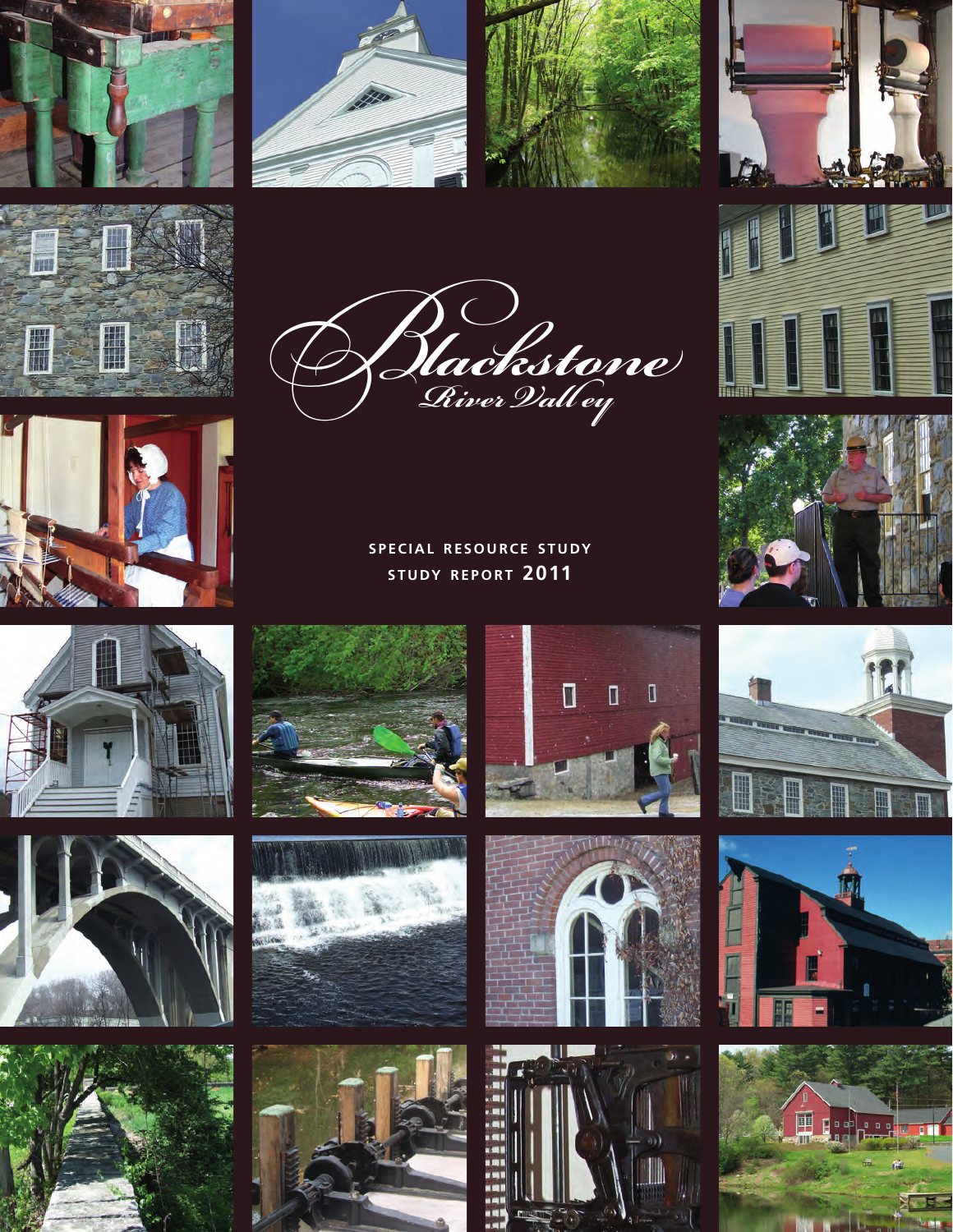

This report has been prepared to provide United States Congress and the public with information about the resources in the study area and how they relate to criteria for feasibility of a National Heritage Area. Publication and transmittal of this report should not be considered an endorsement or a commitment by the National Park Service to seek or to support either specific legislative authorization for the project or appropriation for its implementation. Authorization and funding for any new commitments by the National Park Service will have to be considered in light of competing priorities for existing units of the National Park System and other programs.

This report was prepared by the United States Department of the Interior, National Park Service, Northeast Region. For additional copies or more information contact:

### **National Park Service**

Northeast Region/Boston Office Park Planning and Special Studies 15 State Street Boston, Massachusetts 02109 617.223.5048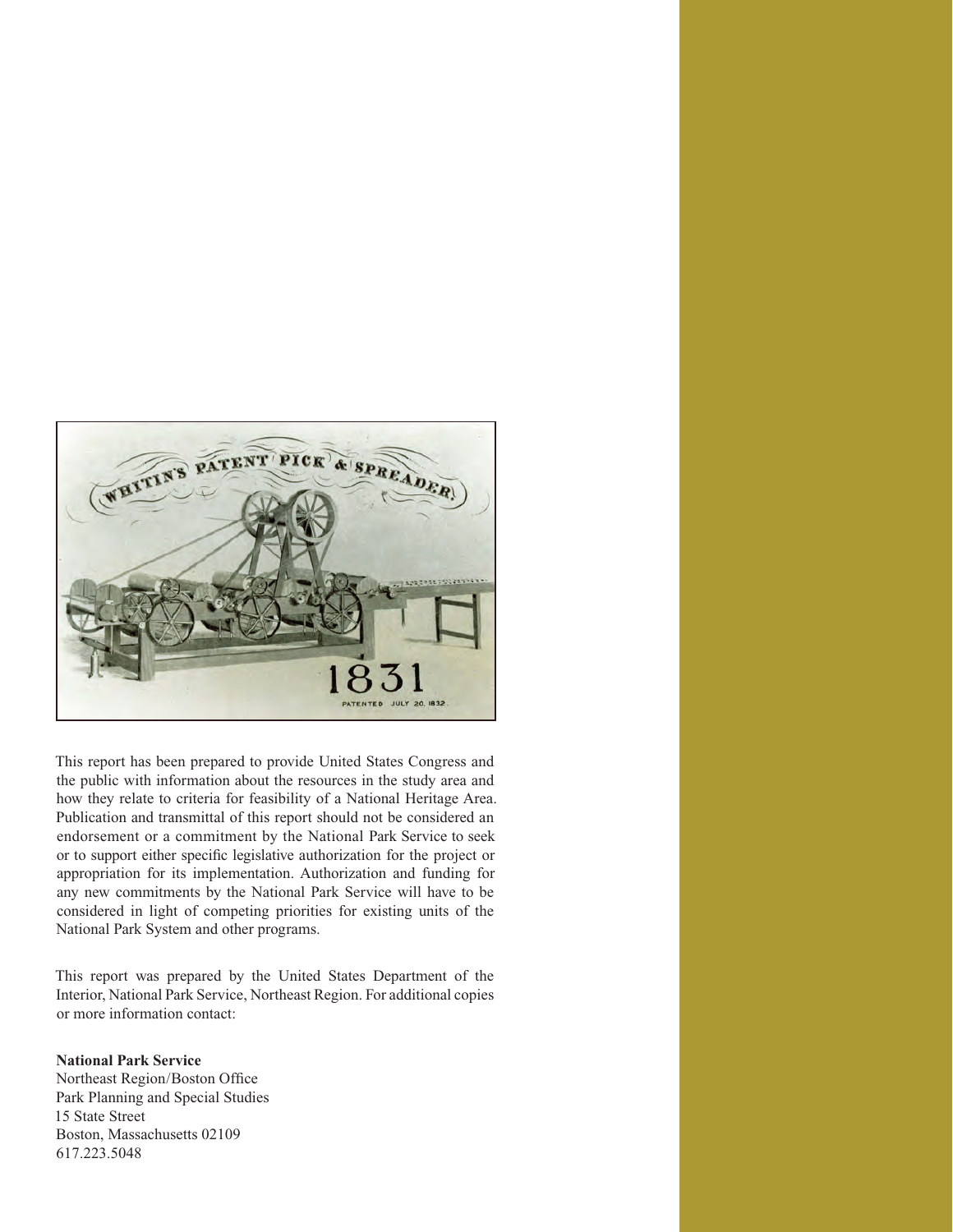# **TABLE OF CONTENTS**

5

# EXECUTIVE SUMMARY

| <b>CHAPTER ONE:</b>                                                                                            | STUDY PURPOSE AND BACKGROUND                                                                 |
|----------------------------------------------------------------------------------------------------------------|----------------------------------------------------------------------------------------------|
|                                                                                                                |                                                                                              |
| <b>CHAPTER TWO:</b>                                                                                            | HISTORICAL OVERVIEW AND RESOURCE DESCRIPTION                                                 |
|                                                                                                                |                                                                                              |
| <b>CHAPTER THREE:</b>                                                                                          | FINDINGS FOR NATIONAL SIGNIFICANCE,<br>SUITABILITY, FEASIBILITY, AND NEED FOR NPS MANAGEMENT |
|                                                                                                                |                                                                                              |
| <b>CHAPTER FOUR:</b>                                                                                           | <b>MANAGEMENT OPTIONS</b>                                                                    |
| Management Option 1.<br>John H. Chafee Blackstone River Valley<br>Management Option 2.<br>Management Option 3. |                                                                                              |